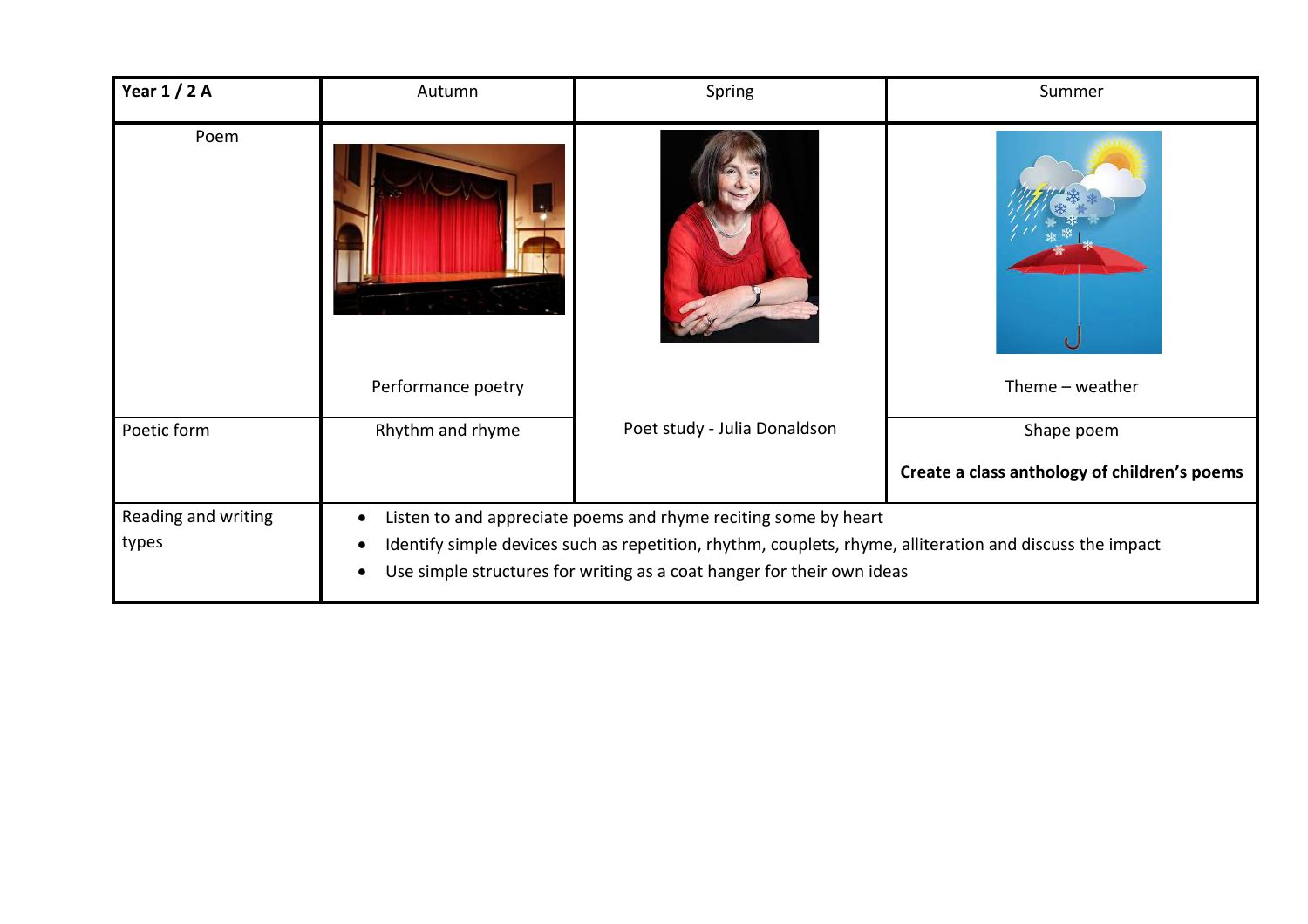| Year $1/2$ B                 | Autumn                                                                                                                                                                                                                                                                                                                        | Spring                     | Summer                                       |
|------------------------------|-------------------------------------------------------------------------------------------------------------------------------------------------------------------------------------------------------------------------------------------------------------------------------------------------------------------------------|----------------------------|----------------------------------------------|
| Poem                         |                                                                                                                                                                                                                                                                                                                               |                            |                                              |
|                              | Performance poetry                                                                                                                                                                                                                                                                                                            |                            | Theme - school                               |
| Poetic form                  | Narrative                                                                                                                                                                                                                                                                                                                     | Poet study - Grace Nichols | Riddles and acrostic poems                   |
|                              |                                                                                                                                                                                                                                                                                                                               |                            | Create a class anthology of children's poems |
| Reading and writing<br>types | Continue building up a repertoire of poems learnt by heart - reciting some with appropriate intonation to make<br>meaning clear<br>Identify simple devices such as repetition, rhythm, couplets, rhyme, alliteration, simile and discuss the impact<br>Use simple structures for writing as a coat hanger for their own ideas |                            |                                              |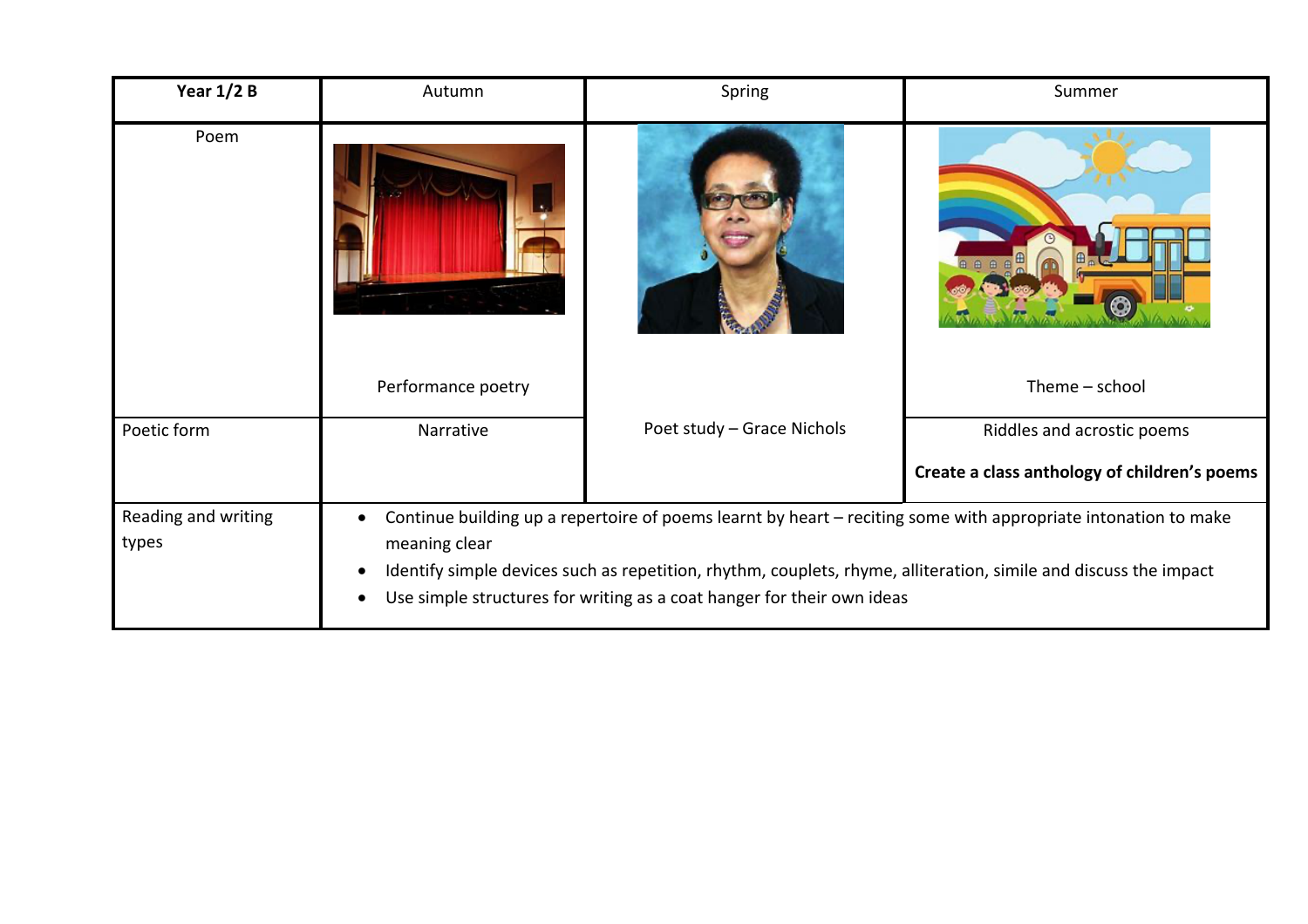| Year 3/4 A                   | Autumn                                                                                                                                                                                                                                                                                                                                                        | Spring                     | Summer                                       |
|------------------------------|---------------------------------------------------------------------------------------------------------------------------------------------------------------------------------------------------------------------------------------------------------------------------------------------------------------------------------------------------------------|----------------------------|----------------------------------------------|
| Poem                         |                                                                                                                                                                                                                                                                                                                                                               |                            |                                              |
|                              | Performance poetry                                                                                                                                                                                                                                                                                                                                            |                            | Theme - Monsters                             |
| Poetic form                  | Rap                                                                                                                                                                                                                                                                                                                                                           | Poet study - Roger McGough | Kennings                                     |
|                              |                                                                                                                                                                                                                                                                                                                                                               |                            | Create a class anthology of children's poems |
| Reading and writing<br>types | Preparing poems to read and perform-showing appropriate intonation, tone, volume, and action<br>Recognise some different forms (narrative, riddles)<br>Identify simple devices such as powerful verbs, repetition, rhythm, couplets, rhyme, alliteration, simile and discuss<br>the impact<br>Use structures for writing as a coat hanger for their own ideas |                            |                                              |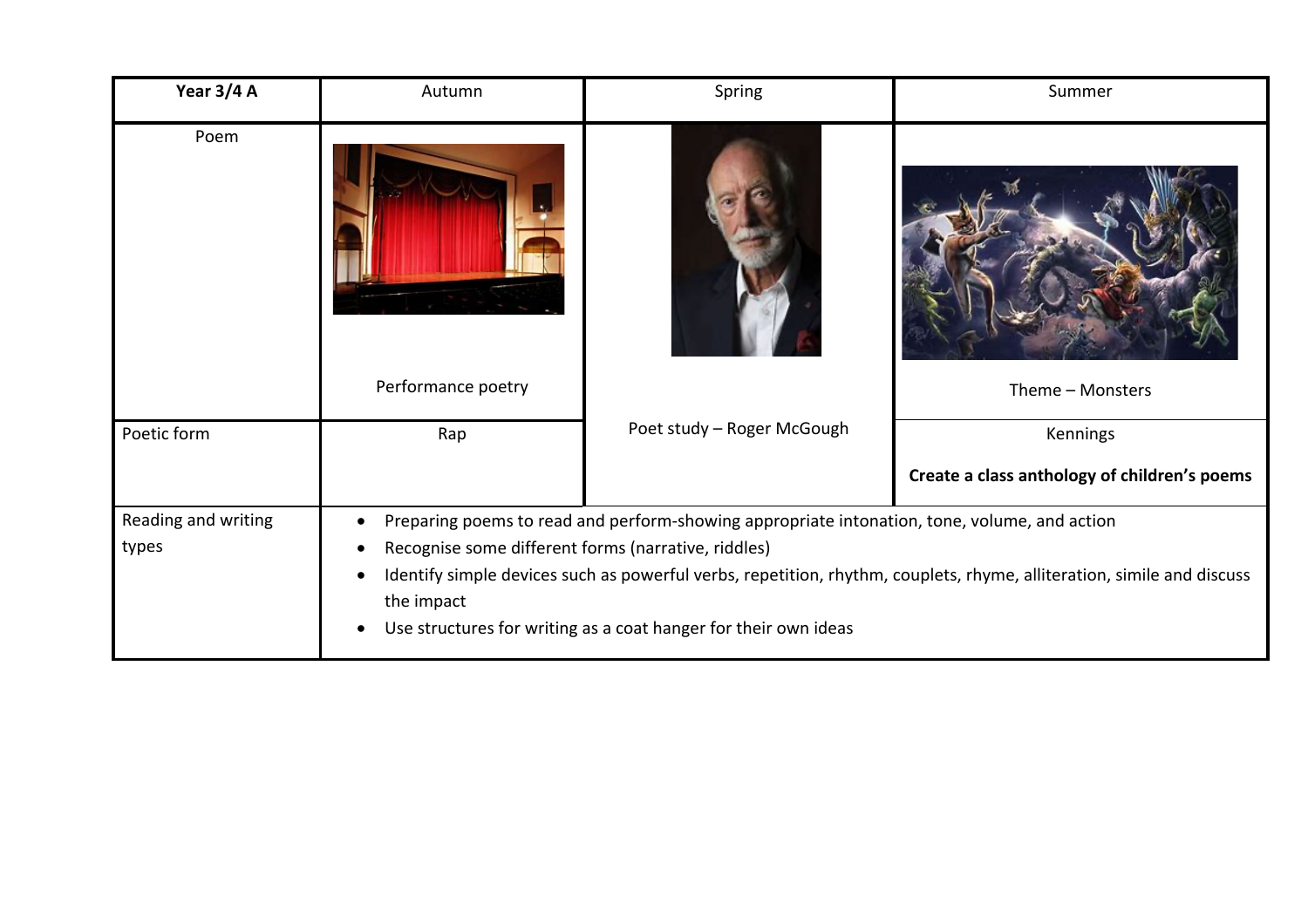| Year $3/4B$                  | Autumn                                                                                                                                                                                                                                                                                                                                                    | Spring                  | Summer                                       |
|------------------------------|-----------------------------------------------------------------------------------------------------------------------------------------------------------------------------------------------------------------------------------------------------------------------------------------------------------------------------------------------------------|-------------------------|----------------------------------------------|
| Poem                         |                                                                                                                                                                                                                                                                                                                                                           |                         |                                              |
|                              | Performance poetry                                                                                                                                                                                                                                                                                                                                        |                         | Theme - Journey                              |
| Poetic form                  | Free verse                                                                                                                                                                                                                                                                                                                                                | Poet study - John Agard | Haiku                                        |
|                              |                                                                                                                                                                                                                                                                                                                                                           |                         | Create a class anthology of children's poems |
| Reading and writing<br>types | Preparing poems to read and perform-showing appropriate intonation, tone, volume, and action<br>Recognise some different forms (narrative, free verse)<br>Identify devices such as powerful verbs, repetition, rhythm, couplets, rhyme, alliteration, simile and discuss the<br>impact<br>Use structures for writing as a coat hanger for their own ideas |                         |                                              |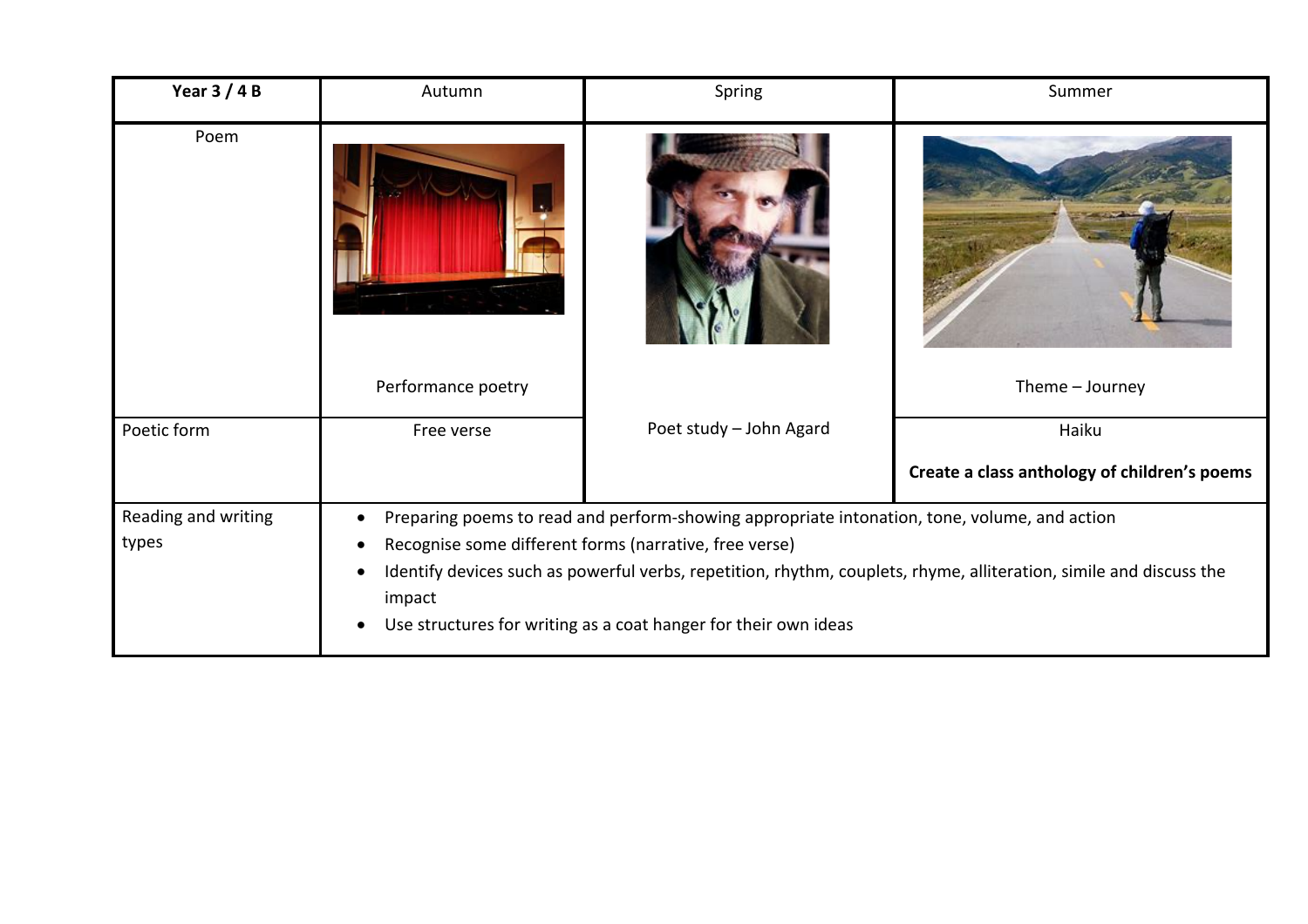| Year 5/6 A          | Autumn                                                                                                        | Spring                                                          | Summer                                       |
|---------------------|---------------------------------------------------------------------------------------------------------------|-----------------------------------------------------------------|----------------------------------------------|
| Poem                |                                                                                                               |                                                                 |                                              |
|                     | Performance poetry                                                                                            |                                                                 | Theme - Other worlds                         |
| Poetic form         | Narrative                                                                                                     | Poet study - Joseph Coelho                                      | Free verse                                   |
|                     |                                                                                                               |                                                                 | Create a class anthology of children's poems |
| Reading and writing | Preparing poems to read and perform-showing appropriate intonation, tone, volume so that the meaning is clear |                                                                 |                                              |
| types               | Learning a wider range of poetry                                                                              |                                                                 |                                              |
|                     | Read and discuss an increasing range of poems                                                                 |                                                                 |                                              |
|                     | Identify previously taught devices introducing metaphor, personification. onomatopoeia and discuss the impact |                                                                 |                                              |
|                     |                                                                                                               | Use structures for writing as a coat hanger for their own ideas |                                              |